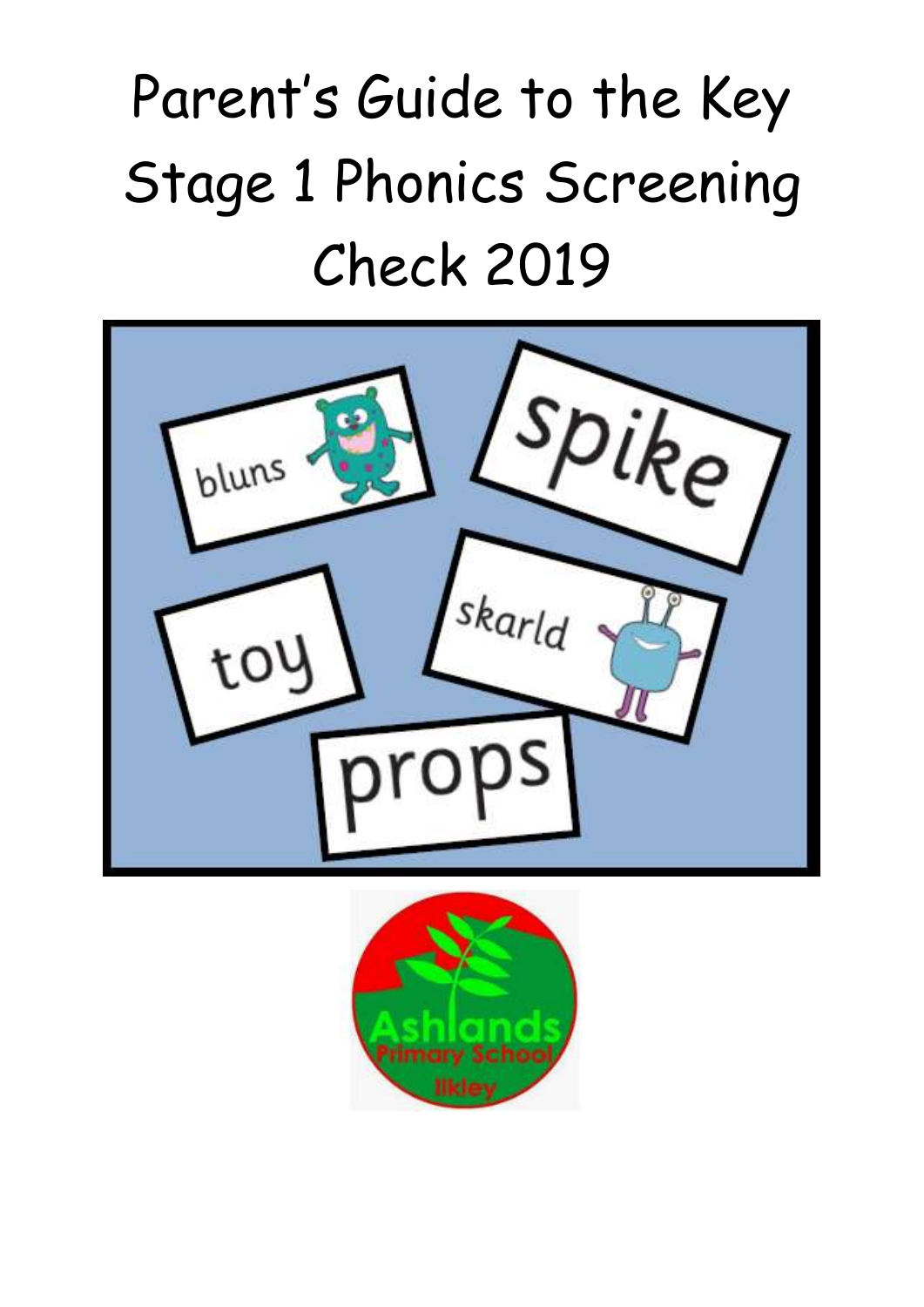#### **What is the phonics screening check?**

The phonics screening check is a short assessment to confirm whether individual children have learnt phonic decoding to an appropriate standard. The check consists of **40 words and pseudo words (not real 'alien')** that your child will be asked to read one to one with a teacher.

**When does it happen?**

Week beginning 10<sup>th</sup> June

**Who carries out the check?**

Miss Calvert will be performing the check.

**What is the pass mark?**

The threshold in 2018 was 32 words out of 40. The pass mark for 2019 is unknown to schools until after the screening check.

**When will parents be made aware of results?**

Your child's result will be in their school report at the end of the year.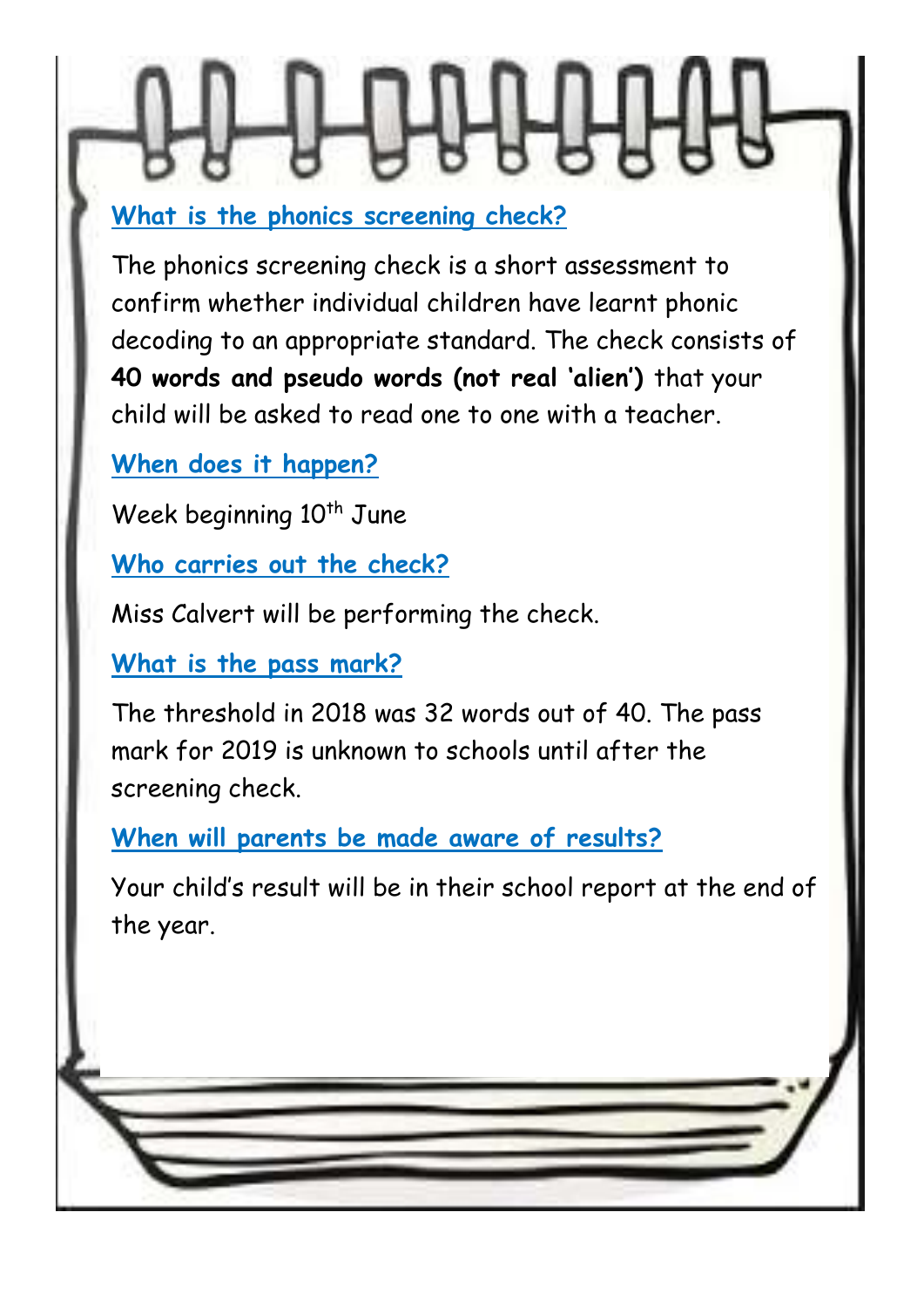#### Who is it for?

The screening check is for all Year 1 pupils and children in Year 2 who previously did not meet the standard of the check in Year 1.

#### Is it compulsory?

Yes. It is a statutory requirement for all schools to carry out the screening check.

Do children with Special Education Needs have to take the screening check? It should be taken by as many children as

possible, and the Government have worked closely with SEN specialists to make this happen. Where necessary, adjustments will be made and appropriate guidance provided.

For children who are working well below the level of the screening check (for example, if they have shown no understanding of letter-sound correspondences), there will be a disapplication process so they do not have to take part. Parents will be informed if a child is disapplied.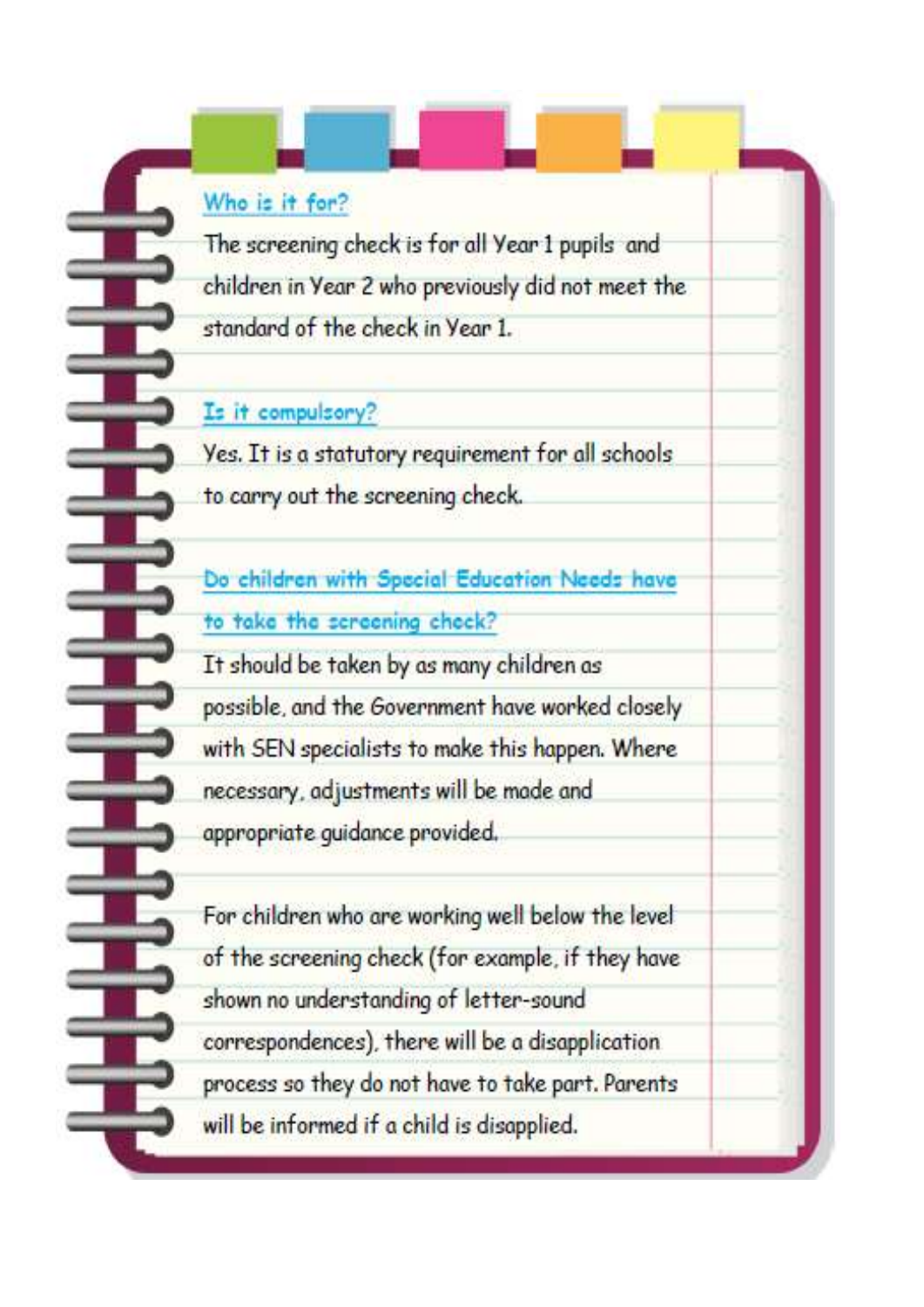# **How is the check structured?**

It comprises a list of 40 words and pseudo words (alien). Half of the words cover Phase 2 & 3 sounds and the other half Phase 4 blends and Phase 5 sounds.

#### **What are 'alien' words?**

An 'alien' word is a made up word such as 'vap' or 'jaund'. Children are unable to read these words using their memory or vocabulary, they have to use their phonetic decoding and blending skills. These alien words are presented next to a picture of an alien so children know they are made up words and need to use their decoding skills to read them.

#### **Is the check stressful?**

Children are very familiar with the check. We read alien words often in phonics and have had many practise checks during the year.

#### **What happens if a child does not meet the standard?**

The screening check will identify those children who have phonic decoding skills below the expected level for Year 1. School will provide extra help e.g. boosting in phonics for those who have not met the standard and then the child will retake the assessment at the end of Year2.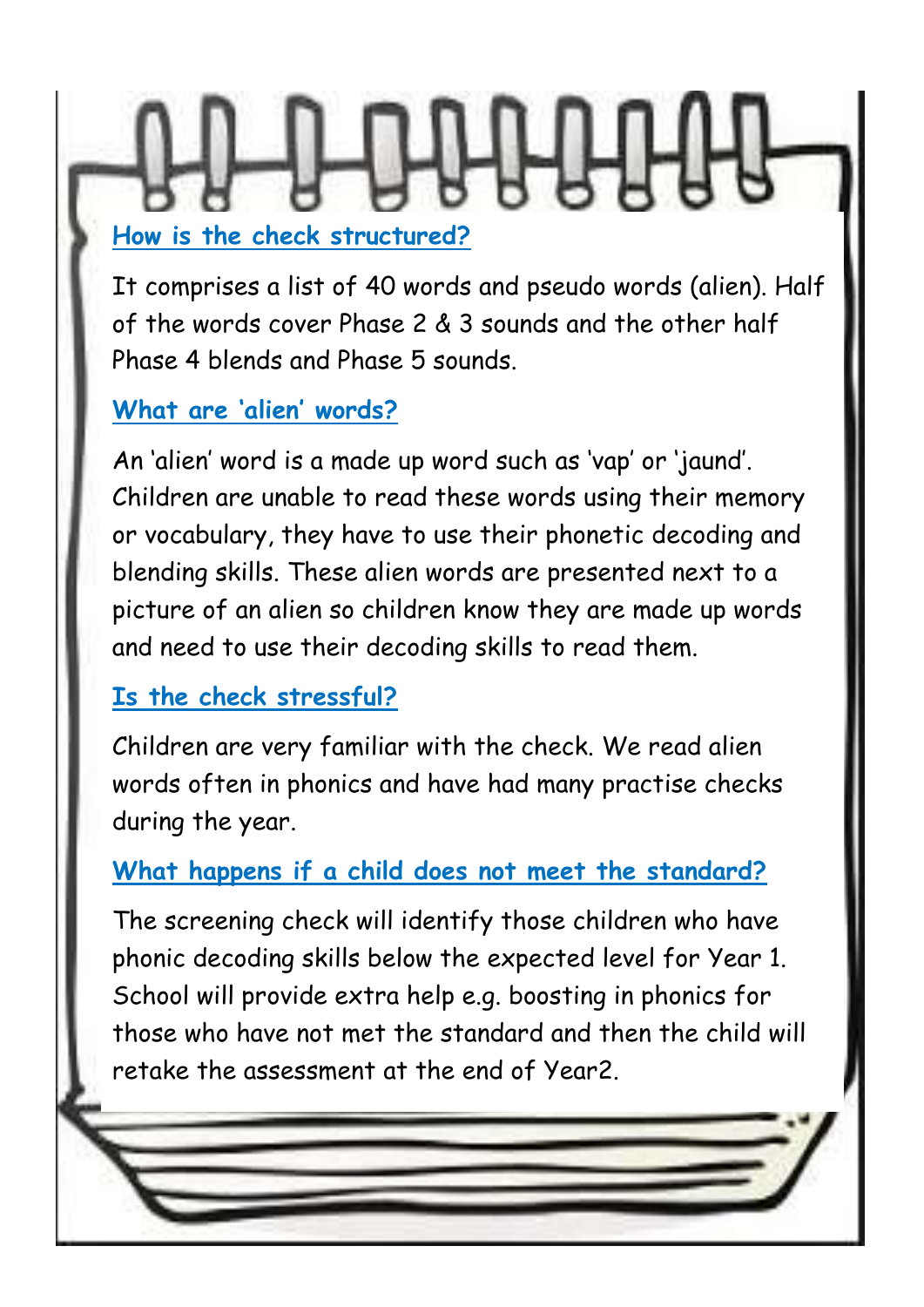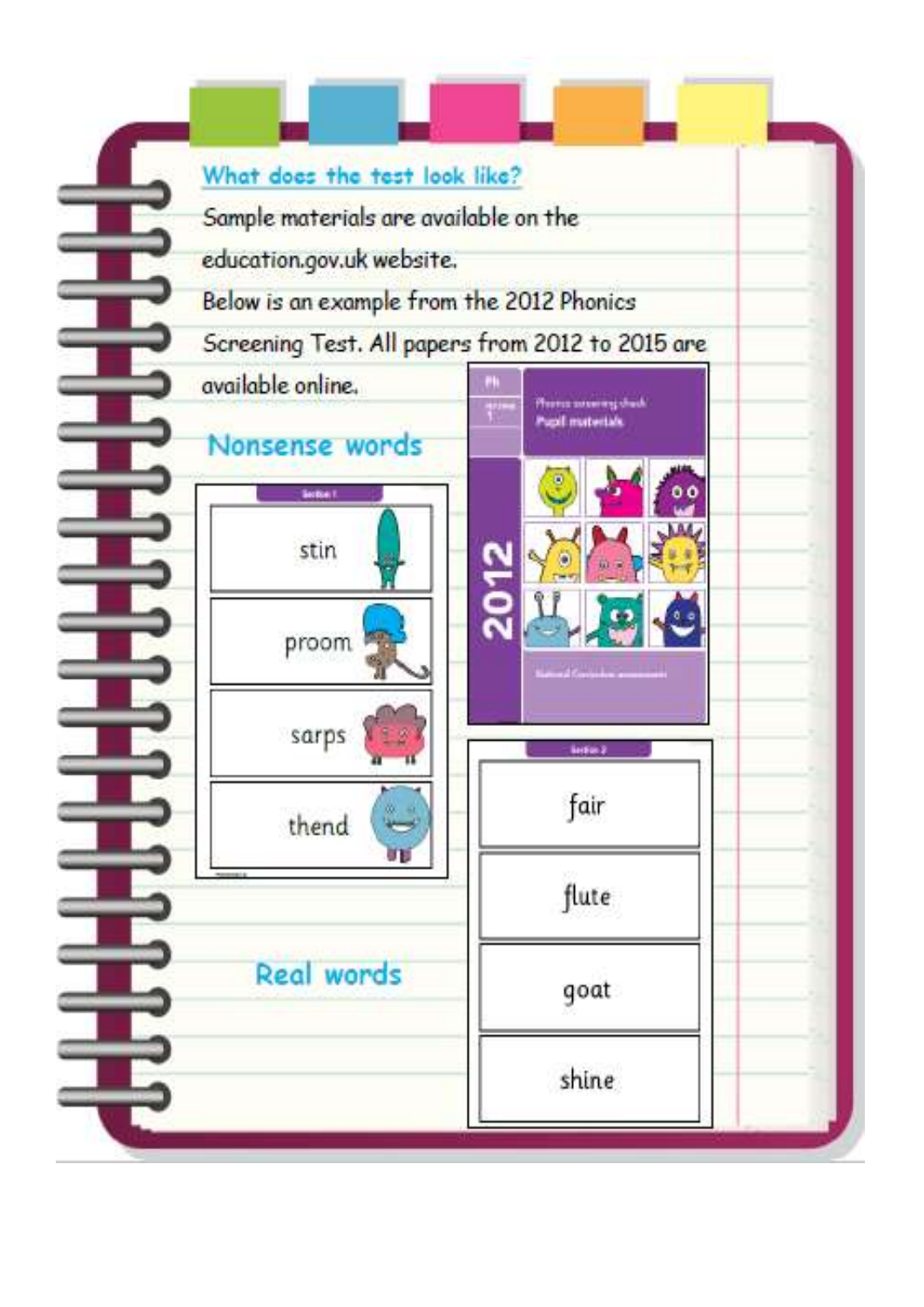#### How can I help my child at home?

The websites 'Oxford Owl' and 'Mr Thorne does phonics' have audio links you can use to hear the correct pronunciation of the sound, as well as a range of resources.

## Oxford Вb

#### Practice the sounds with your child.

**Initial sounds** 

| S              | α  |   | Þ |   | n  | m | d |       | ο  |
|----------------|----|---|---|---|----|---|---|-------|----|
|                | с  | k | u | b |    | е |   | h     | sh |
| r              | ν  | v |   | W | th | z |   | ch qu | ×  |
| n <sub>g</sub> | nk |   |   |   |    |   |   |       |    |

#### Further sounds and their pronunciation;

| ay: m <u>ay</u> I pl <u>ay</u>     |
|------------------------------------|
| ee: what can you see               |
| igh: fly h <u>igh</u>              |
| ow: blow the snow                  |
| oo: p <u>oo</u> at the z <u>oo</u> |
| oo: look at a book                 |
| ar: start the car                  |
| or: shut the door                  |
| air: that's not fair               |
| ir: whirl and twirl                |
| ou: shout it out                   |
| oy: toy for a boy                  |
|                                    |

| ea: cup of tea      |
|---------------------|
| oi: spoil the boy   |
| a-e: make a cake    |
| i-e: nice smile     |
| o-e: phone home     |
| u-e: huge brute     |
| aw: yawn at dawn    |
| are: share and      |
| care                |
| ur: purse for a     |
| nurse               |
| er: a better letter |
| ow: brown cow       |
|                     |

| ai: snail in the rain                       |
|---------------------------------------------|
| <b>oa</b> : <u>goa</u> t in a b <u>oa</u> t |
| ew: chew the stew                           |
| ire: fire fire!                             |
| ear: hear with your                         |
| ear                                         |
| ure: sure it's pure?                        |
| tion: (celebration)                         |
| tious / cious:                              |
| (scrumptious /                              |
| delicious)                                  |
| e: he me we she be                          |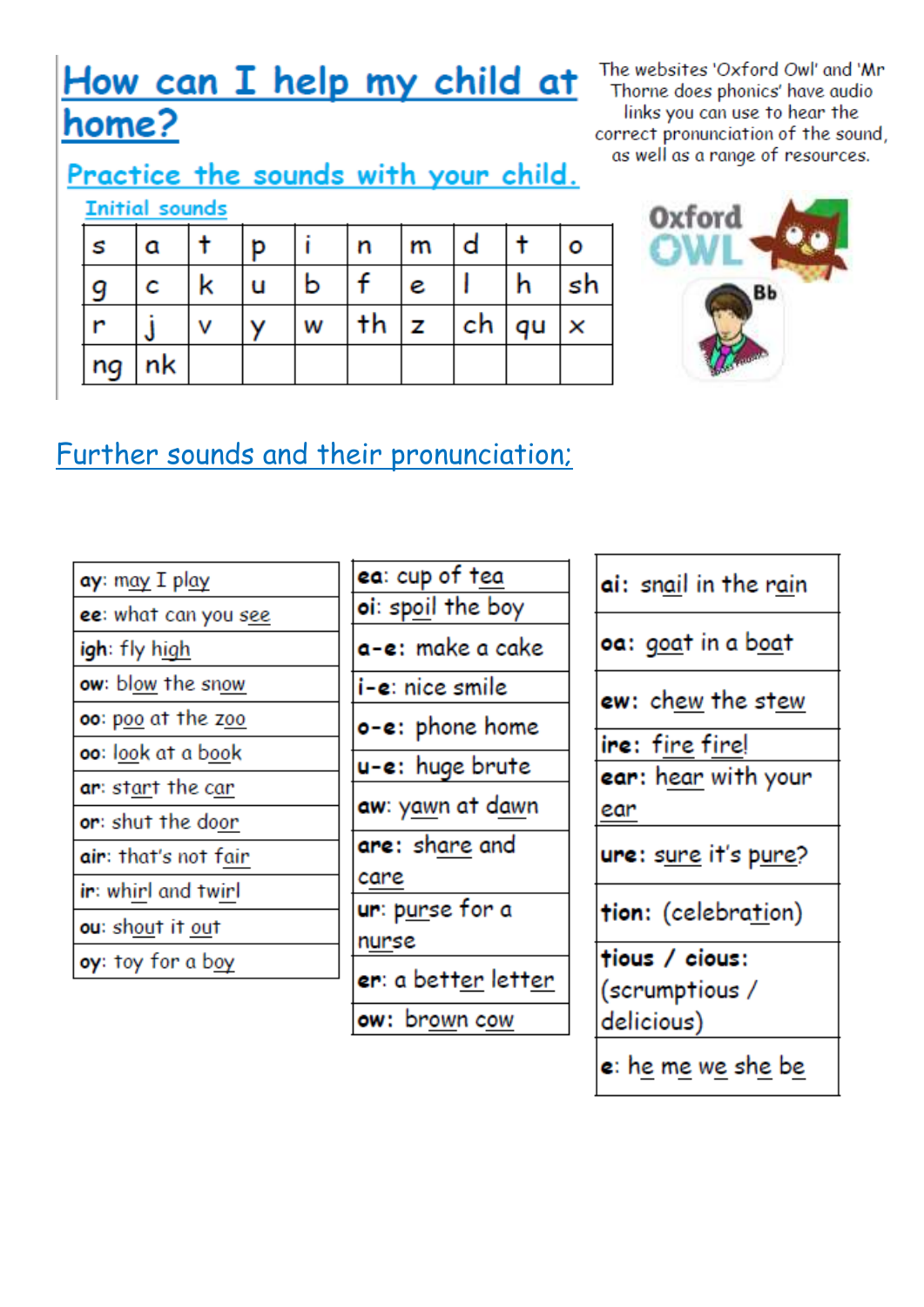#### How can I help my child at home?

Practice a mix of 'non- words' and real words.



Ask your child to draw 'sound buttons' underneath each sound, to show they can correctly identify each one.

Say all the sounds individually then put the word together.

 $k$ -igh = kigh  $g - ir - s - t =$  girst  $b - ai$  --- $m =$  baim

|            | REAL WORDS |          |            |
|------------|------------|----------|------------|
| argue      | invite     | pursue   | sort       |
| bead       | jaunty     | queue    | sphinx     |
| chew       | ladder     | quiet    | statue     |
| drawer.    | lawn       | quit     | theft      |
| escape     | main       | renew    | threw      |
| evening    | moan       | repeat   | thundering |
| fairground | pew        | rocker.  | tie        |
| flute      | pie        | rule     | trash      |
| fork       | pole       | scratch  | turning    |
| golf       | prophet    | seventh  | use        |
| gran       | proud      | shelving | volue      |
| handstand  | prune      | sighting | woe        |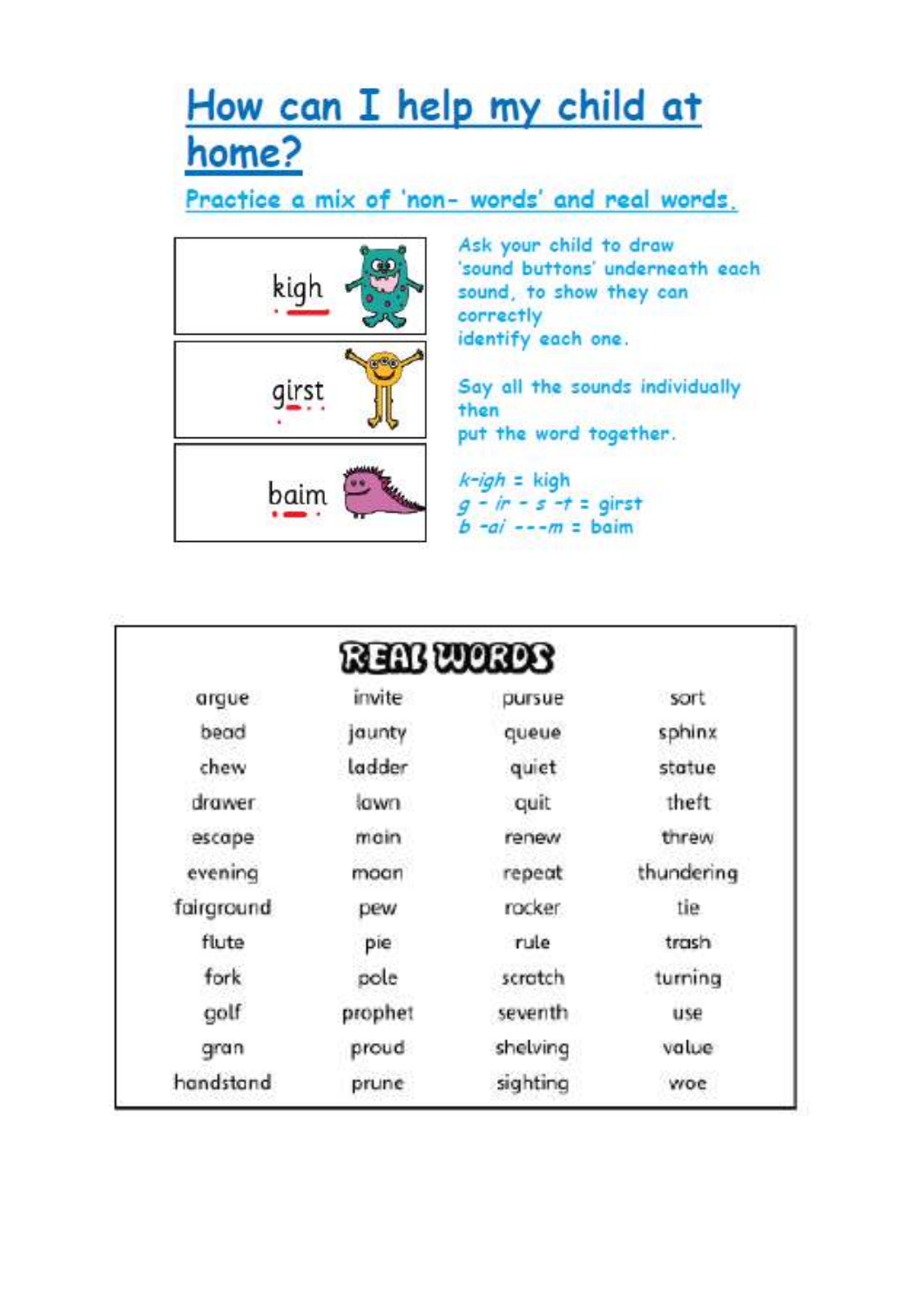### Examples of 'non words'

| aib      | dea     | gainty | hurp    |
|----------|---------|--------|---------|
| arfue    | deesh   | gam    |         |
|          | dephew  | gaunty | jea     |
| bew      | deplied | gawn   | jea     |
| bleme    | descroy | geck   | jole    |
| blied    | dess    | gick   | joudest |
| bountain | dest    | glese  |         |
| bup      | dis     | gloy   | koe     |
|          |         | goot   |         |
| chawn    | enroy   | gowl   | lort    |
| cheme    | escake  | grize  |         |
| chound   | exglode | grune  | maunch  |
| cleam    |         |        | melp    |
| clied    | foast   | hess   | mept    |
| curt     | frelt   | hinner | mip     |
| dack     | fup     | hoost  | mirst   |